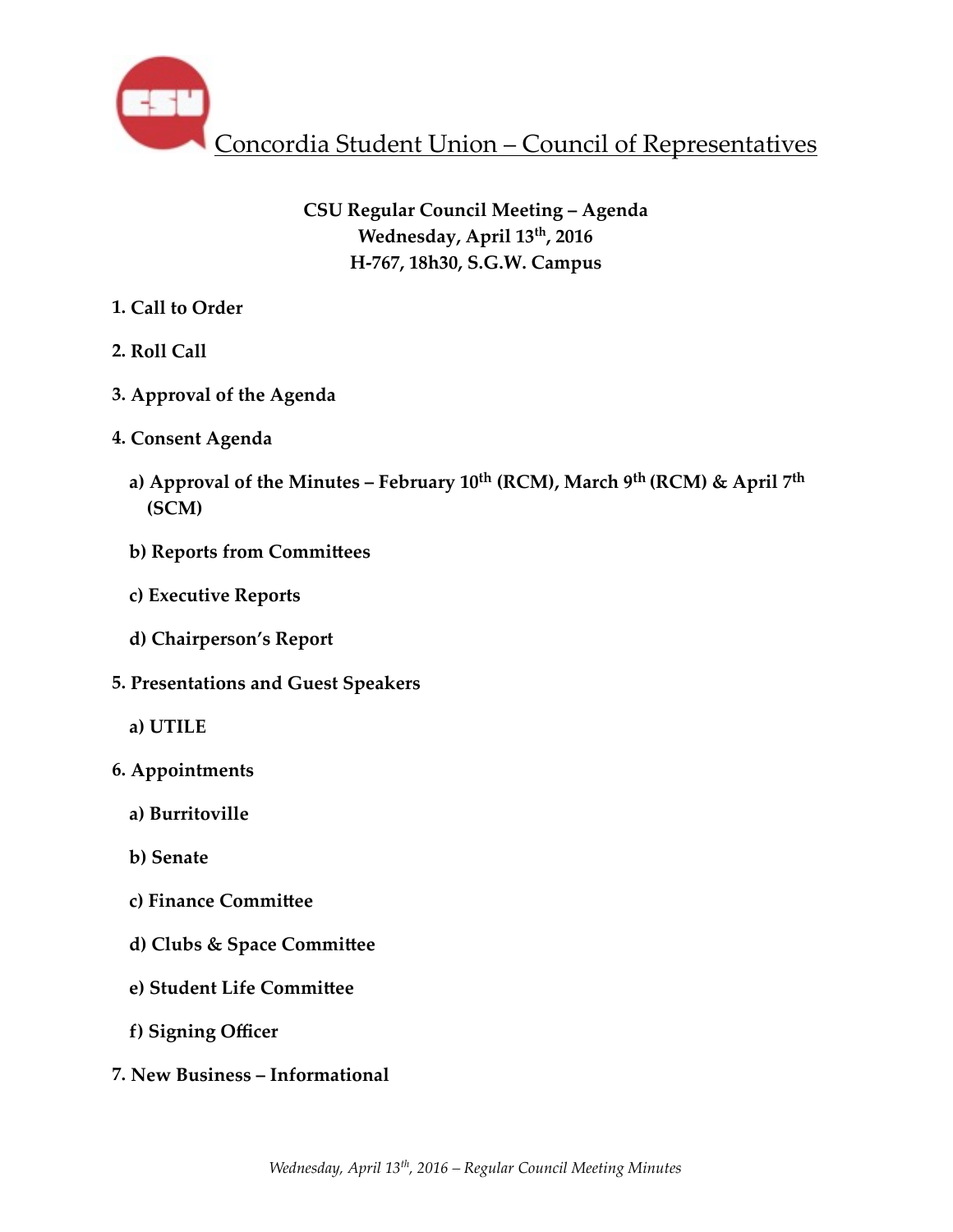

- **a) CSU Safer Spaces Policy**
- **b) Finance Update Q3 + Year-End Projections**
- **8. New Business Substantive** 
	- **a) CSU Annual General Meeting**
- **9. Question Period & Business Arising**
- **10. Announcements**
- **11. Adjournment**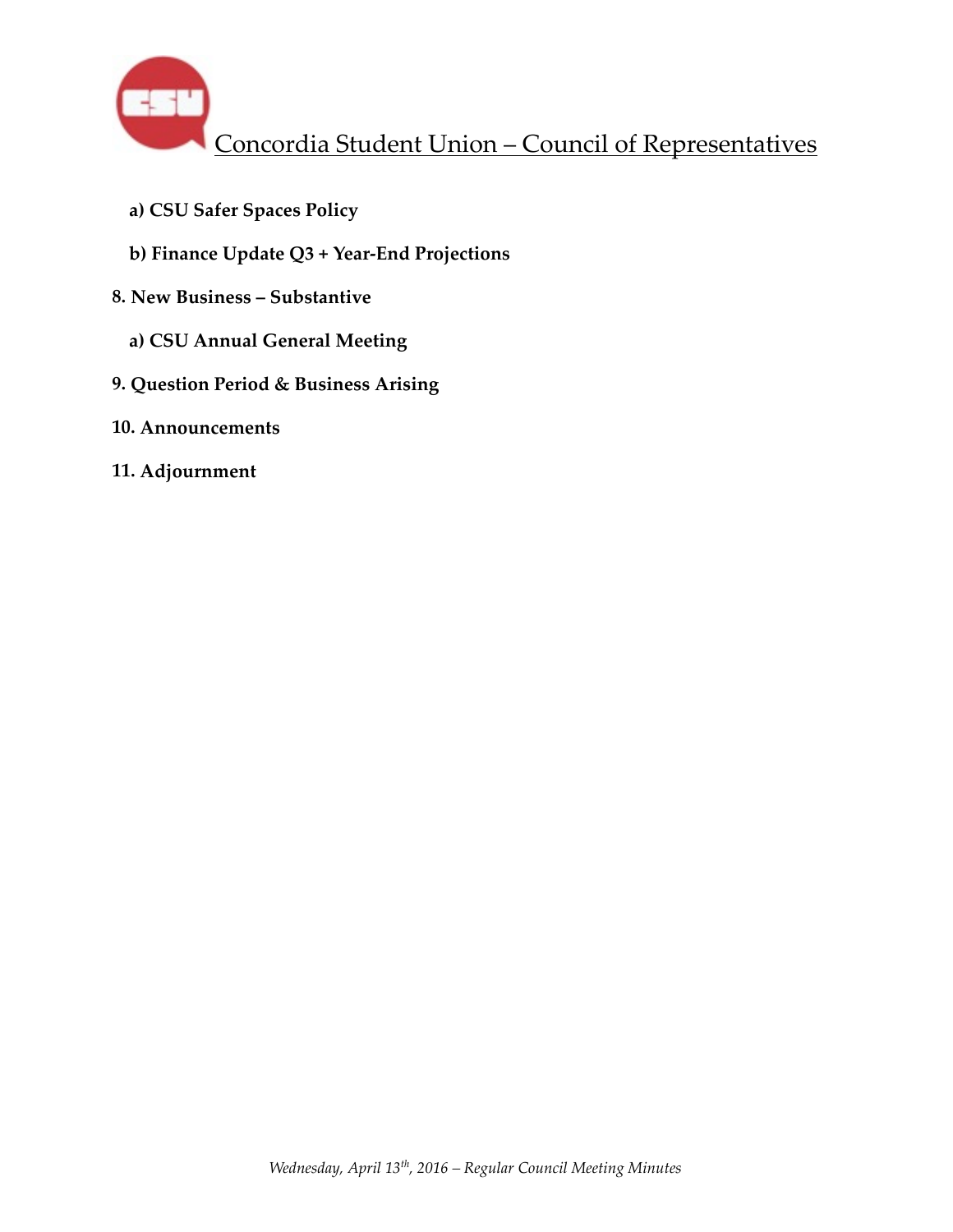

# **CSU Regular Council Meeting – Minutes Wednesday, April 13th, 2016 H-767, 18h30, S.G.W. Campus**

## **1. CALL TO ORDER**

Meeting is called to order at 18h48.

We would like to acknowledge that Concordia university is on the traditional territory of the Kanien'keha:ka (Ga-niyen-gé-haa-ga), a place which has long served as a site of meeting and exchange *amongst nations. Concordia recognizes, and respects the Kanien'keha:ka (Ga-niyen-gé-haa-ga)* as the *traditional custodians of the lands and waters on which we meet today.* 

### **2. ROLL CALL**

Council Chairperson: *Mat Forget* Council Minute Keeper: *Caitlin Robinson*

Executives present for the duration of the meeting consisted of *Gabrielle Caron* (Sustainability Coordinator), *Lori Dimaria* (Clubs & Internal Affairs Coordinator), Adrian Longinotti (Finance Coordinator), *Marion Miller* (Academic & Advocacy Coordinator), *John Talbot* (Student Life Coordinator), *Gabriel Velasco* (External Affairs & Mobilization Coordinator), *Terry Wilkings* (General Coordinator) and *Chloë Williams* (Loyola Coordinator). 

Councillors present for the duration of the meeting consisted of *Sami Beydoun* (ENCS), *Hayley Currier* (Arts & Science), *Rachel Gauthier* (JMSB), *Jana Ghalayini* (ENCS), *Charles Gonsalves*  (Arts & Science), *Sanaz Hassan Pour* (Fine Arts), *Lucinda Marshall-Kiparissis* (Arts & Science), *Aloyse Muller* (Arts & Science), *Michael Wrobel* (Arts & Science) and *Rami Yahia* (ENCS).

Councillors absent for the duration of the meeting consisted of *Jenna Cocullo* (Arts & Science), *Hassan* Jabri (ENCS), Armani Martel (Arts & Science), Geneviève Nadeau-Bonin (Arts & Science), Marcus Peters (Arts & Science), *Jason Poirier-Lavoie* (Arts & Science), *Antoine Rail* (Fine Arts), *Fadi Saijari* (JMSB) and Leyla Sutherland (Fine Arts).

### **3. APPROVAL OF THE AGENDA**

**Terry Wilkings**: I just wanted to take a brief second to congratulate Act Together now that the entire executive team is present. They who ran an engaging campaign with the membership, made a solid case and I personally feel that the CSU is in good hands next year. As for the others who ran for Senate and Council, I would like to thank them for their continued engagement in student life, which is great.

**Chairperson**: I have received one set of regrets to from Geneviève. Also, we need to add the approval of the minutes from the Special Council Meeting held on Thursday, April 7<sup>th</sup> as they are already done.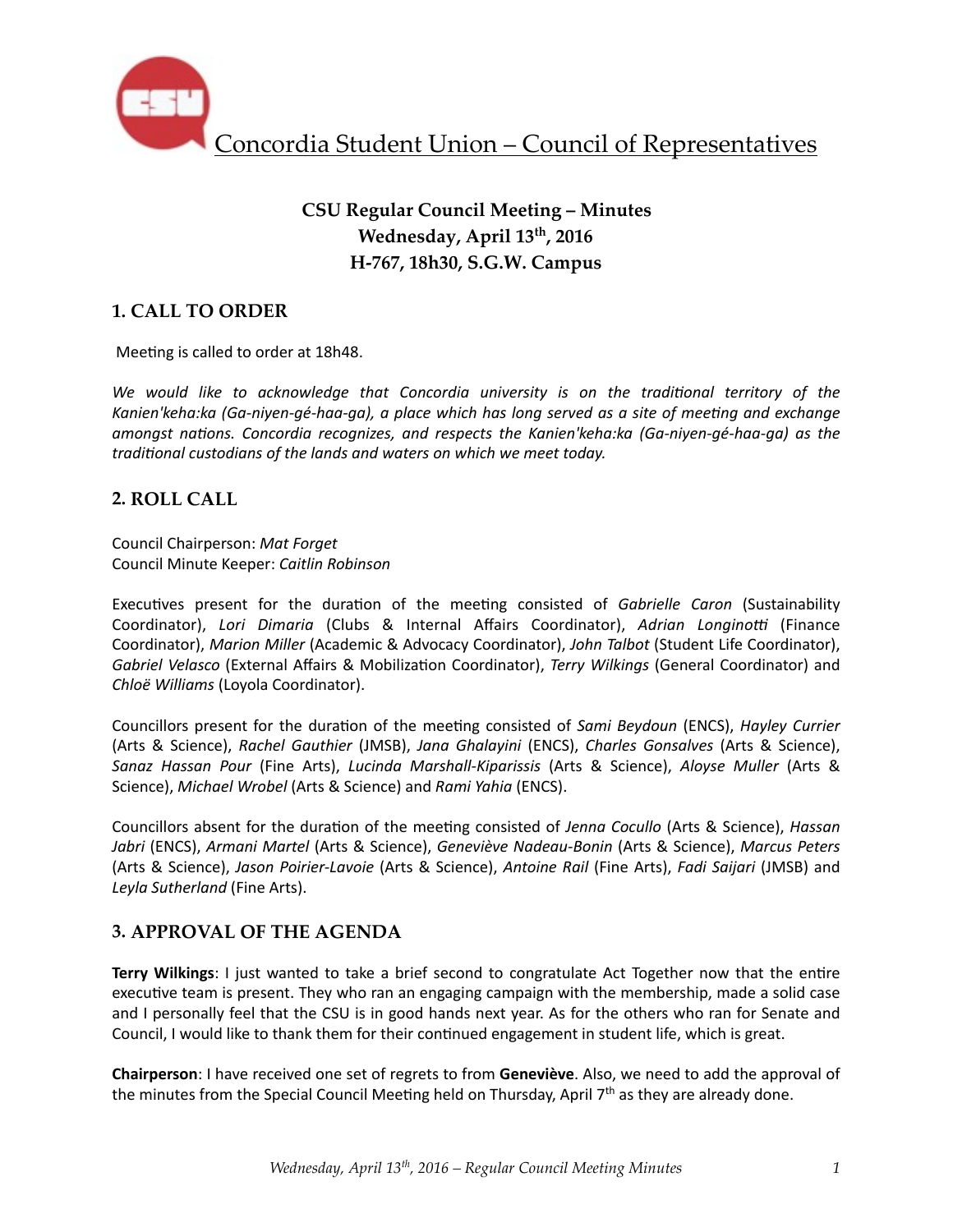

**Gabriel Velasco** removes *8. b) Position Book*, to be discussed at the next meeting.

**Chloë Williams** adds under 6. Appointments, c) Finance Committee, d) Clubs and Space Committee, and *e) Student Life Commi\ee*. 

**VOTE** In favour : 9 Opposed: 0 Abstentions: 0

*Motion carries.* 

### **4. CONSENT AGENDA**

## a) Approval of the Minutes – February  $10^{th}$  (RCM), March  $9^{th}$  (RCM) & April  $7^{th}$ **(SCM)**

**Ratified by consent.** 

#### **b) Reports from Committees**

**Ratified by consent.** 

#### **c) Executive Reports**

*Ratified by consent.* 

### **d) Chairperson's Report**

**Ratified by consent.** 

### **5. PRESENTATIONS & GUEST SPEAKERS**

#### **a) UTILE**

Terry Wilkings: I just wanted to inform councillors that given the sensitive information concerning land procurement that we will be discussing, the presentation will be made in closed session. I have communicated with campus media and let them know that as of mid-May, we plan on sharing all of the developments, positive or negative.

Lucinda Marshall-Kiparissis moves to enter closed session. Seconded by **Aloyse Muller**.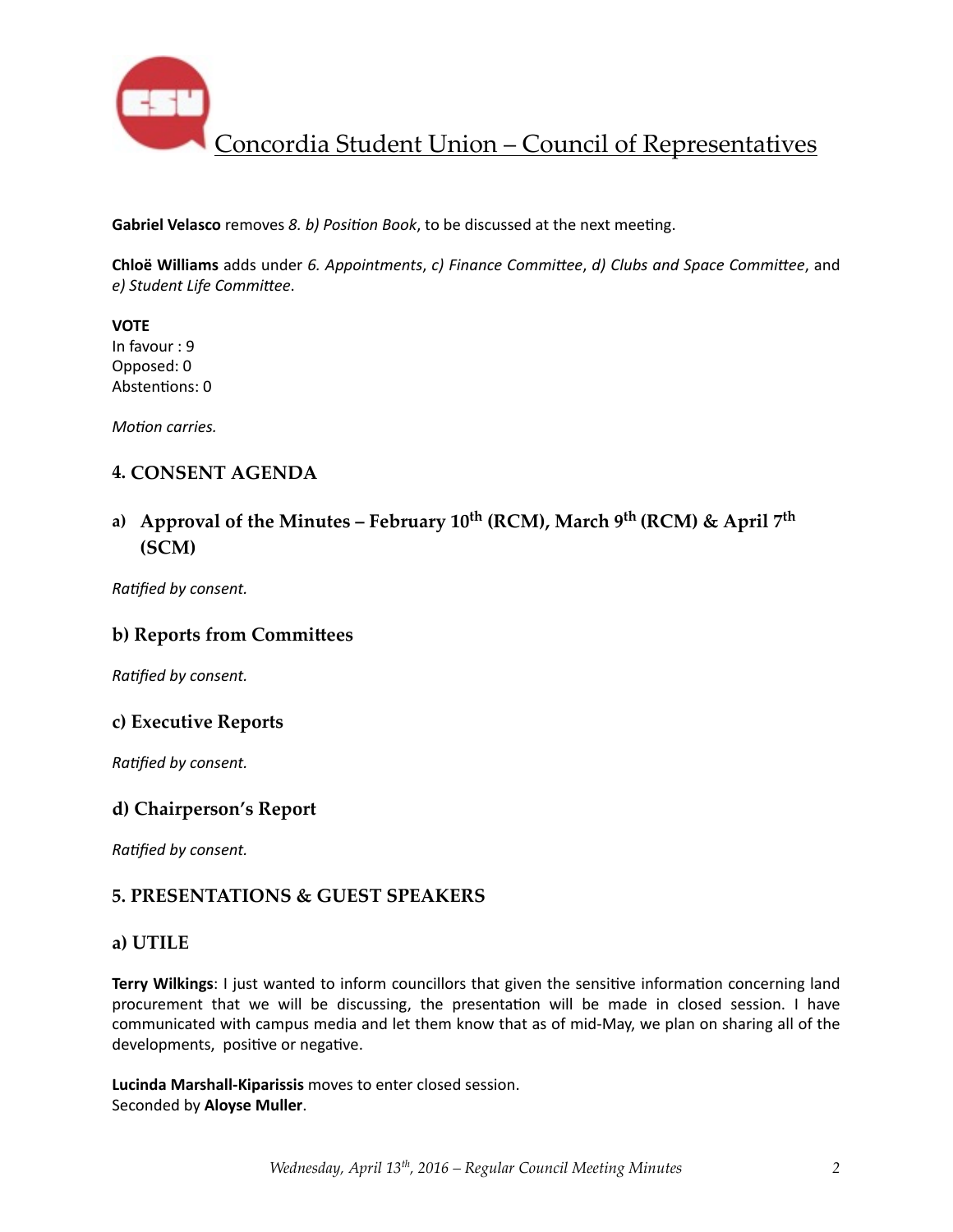

**VOTE** 

In favour : 9 Opposed: 0 Abstentions: 0

*Motion carries.* 

*Meeting enters closed session at 18h54.* 

**Aloyse Muller** moves to enter open session. Seconded by **Sanaz Hassan Pour**. 

*Motion carries.* 

*Meeting enters open session at 19h28.* 

#### **Terry Wilkings**:

BE IT RESOLVED THAT Council approve the loan agreement as included in the proposal demonstration for the purpose of providing short term bridge financing to UTILE as requested for land procurement, in accordance with Special Bylaws I and J, to be expensed from the Student Space, Accessible Education and Legal Contingency Fund (SSAELC).

BE IT FURTHER RESOLVED THAT the CSU enter the above transaction, should it be necessary, within the delays of the current purchase offer.

Seconded by **Michael Wrobel**. 

**Terry Wilkings**: This is pretty straightforward and I am looking forward to making a more public announcement about what we have been discussing in mid-May, so if folks could please appreciate the need for confidentiality it would be highly encouraged. Nonetheless, I think that the fact that we were here around a year ago talking about creating the groundworks for this and that we have come this far speaks volumes to the support we have been receiving from our partners and the motivation we have at the CSU for this project to start refining and redefining the municipal discourse around student housing.

#### **VOTE**

In favour : 10 Opposed: 0 Abstentions: 0

*Motion carries.* 

### **6. APPOINTMENTS**

### **a) Burritoville**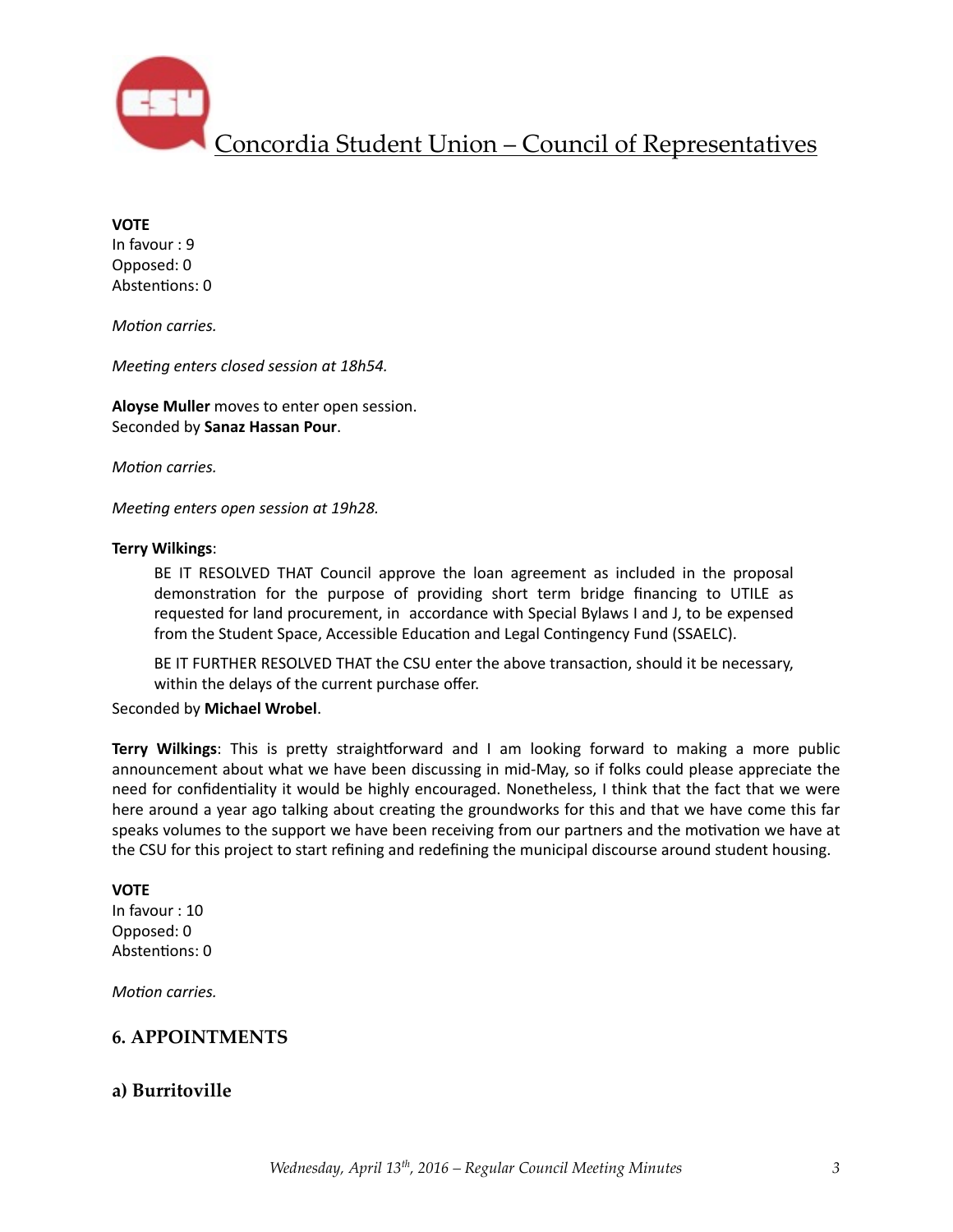

**Chloë Williams**: The CSU has a support member seat on the Burritoville board of directors, and the Burritoville representative resigned so if anyone is interested, this is the opportunity to nominate yourself. Your nomination would be until June 1st.

Aloyse Muller: What is the time commitment?

**Chloë Williams**: There is one meeting this month then if you are on Council next year, you can can nominate yourself again.

**Aloyse Muller** nominates himself. Seconded by **Sanaz Hassan Pour**. 

**Aloyse Muller**: I like Burritoville.

**VOTE** In favour : 10 Opposed: 0 Abstentions: 0

*Motion carries.* 

#### **b) Senate**

**Marion Miller**: Unfortunately we have lost another senator, who was the Engineering and Computer Science (ENCS) senator from the elections, so there is something I might propose or invite. We have a councillor here, Jana, who was elected to the Senate next year so, it might be interesting for her to nominate herself to start a few months early. There are two (2) months left to this current Senate session. 

**Jana Ghalayini** nominates herself to the Senate. Seconded by **Lucinda Marshall-Kiparissis**. 

**Jana Ghalayini**: I think that it is very important to fill the ENCS seat.

**VOTE** In favour : 10 Opposed: 0 Abstentions: 0

*Motion carries.* 

### **c) Finance Committee**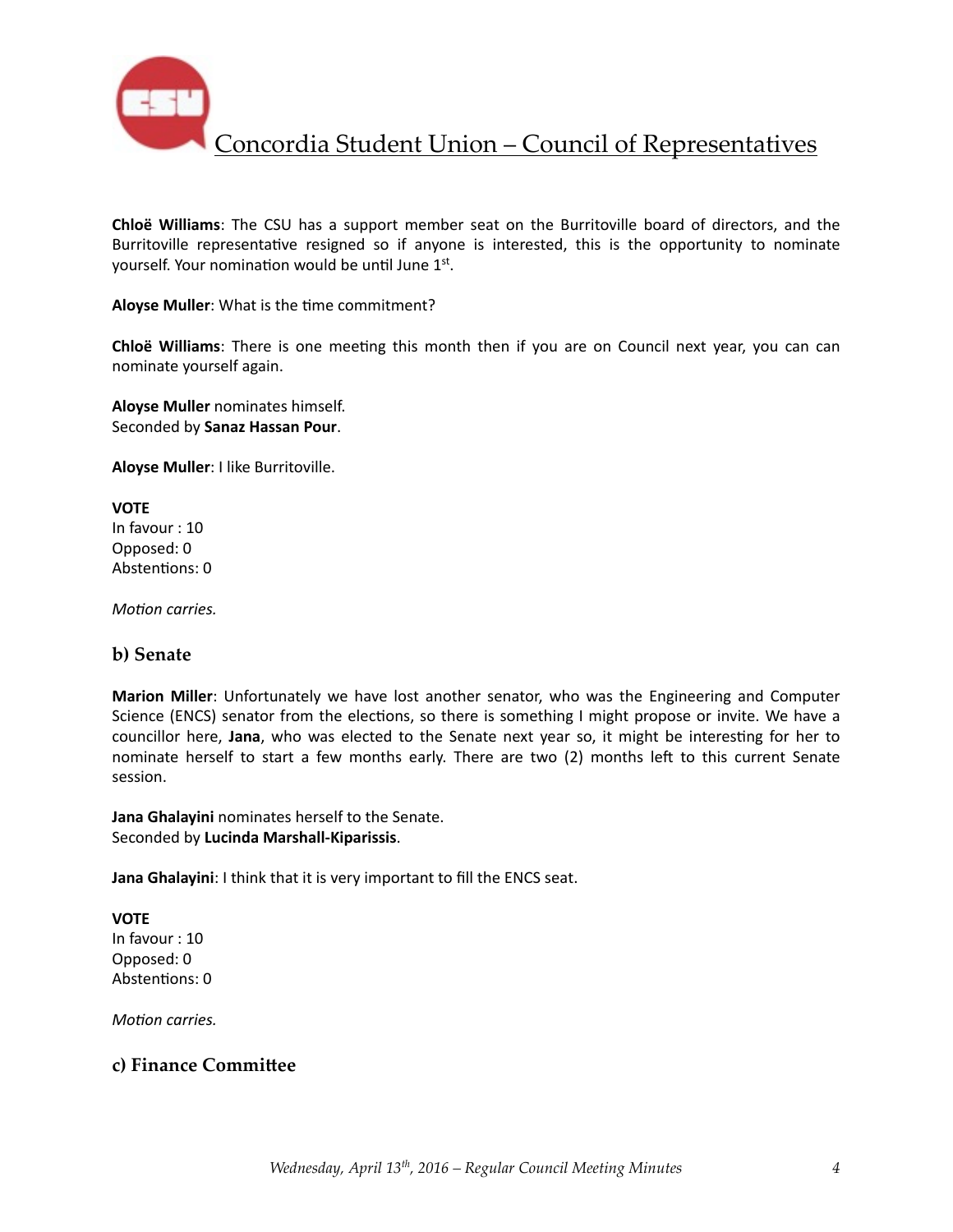

**Chloë Williams:** Now that **Adrian** has moved from councillor to Finance Coordinator, we are down to one  $(1)$  councillor on the committee so there are three  $(3)$  vacant spaces.

**Rachel Gauthier** nominates herself. Seconded by **Terry Wilkings**. 

**Rachel Gauthier**: It is a great opportunity to learn more about finances

**VOTE** In favour : 10 Opposed: 0 Abstentions: 0

*Motion carries.* 

**Terry Wilkings:** Do we have additional Finance Committee seats open?

**Chloë Williams**: Yes, two (2).

#### d) Clubs & Space Committee

**Chloë Williams**: We have two (2) seats open. You would sit on the committee for the remainder of year helping **Lori** out with clubs and space issues.

#### **e) Student Life Committee**

**Chloë Williams**: For the Student Life Committee, there is one (1) seat available if anyone is interested.

#### **f) Signing Officer**

**Chairperson:** I received Rami's resignation, but forgot it in the Chairperson's Report.

Adrian Longinotti: There is one (1) opening for the signing officer position. For those who do not know about the responsibilities, you would be responsible for meeting weekly with myself and the General Manager to assist with the process of contracts and cheques from the bank and internal accounts within the CSU. This is a great opportunity to get involved with finances and become valuable asset.

**Terry Wilkings**: For those of you interested who sit on the Finance Committee, that might be an overlap of roles, however it is really important to have third signing officer. Currently, there is myself and Lucy, but essentially only there are only two  $(2)$  of us and if one of us is not available, we still need two  $(2)$ signatures to release cheques. It would be really appreciated if someone could volunteer. The time required is quite periodic and we could set fixed times to show up in office and you could practice your signature or autograph.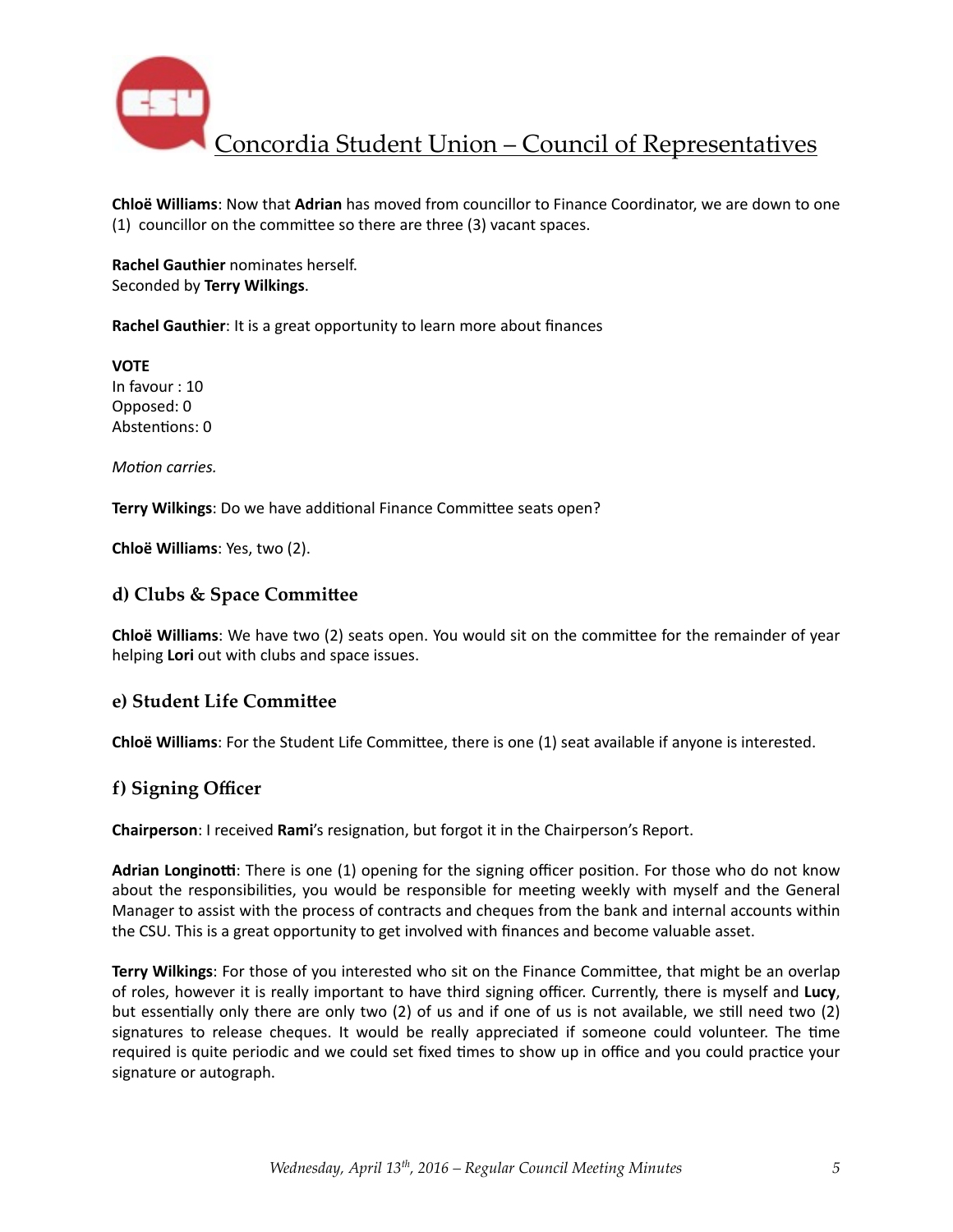

**Gabrielle Caron** nominates **Sanaz**. Seconded by **Aloyse Muller**. 

**Sanaz** accepts. 

**Gabrielle Caron: Sanaz** is very active and on campus often.

**Sanaz Hassan Pour**: I live at Concordia and have beautiful signature.

**VOTE** In favour : 10 Opposed: 0 Abstentions: 0

*Motion carries.* 

**Chair**: I received a request for excusal from Jenna. She forgot to email the Chair, but she has to finish writing a take-home exam due tomorrow at 9h00.

Aloyse Muller moves to excuse Jenna Cocullo's absence from this meeting of Council. Seconded by **Sanaz Hassan Pour**. 

**VOTE** In favour : 10 Opposed: 0 Abstentions: 0

*Motion carries.* 

**Chloë Williams** moves to take a fifteen (15)-minute recess for food. Seconded by **Charles Gonsalves**. 

**VOTE** 

In favour : 10 Opposed: 0 Abstentions: 0

*Motion carries.* 

*Meeting enters recess at 19h45.* 

*Meeting reconvenes at 19h59.* 

### **7. NEW BUSINESS – INFORMATIONAL**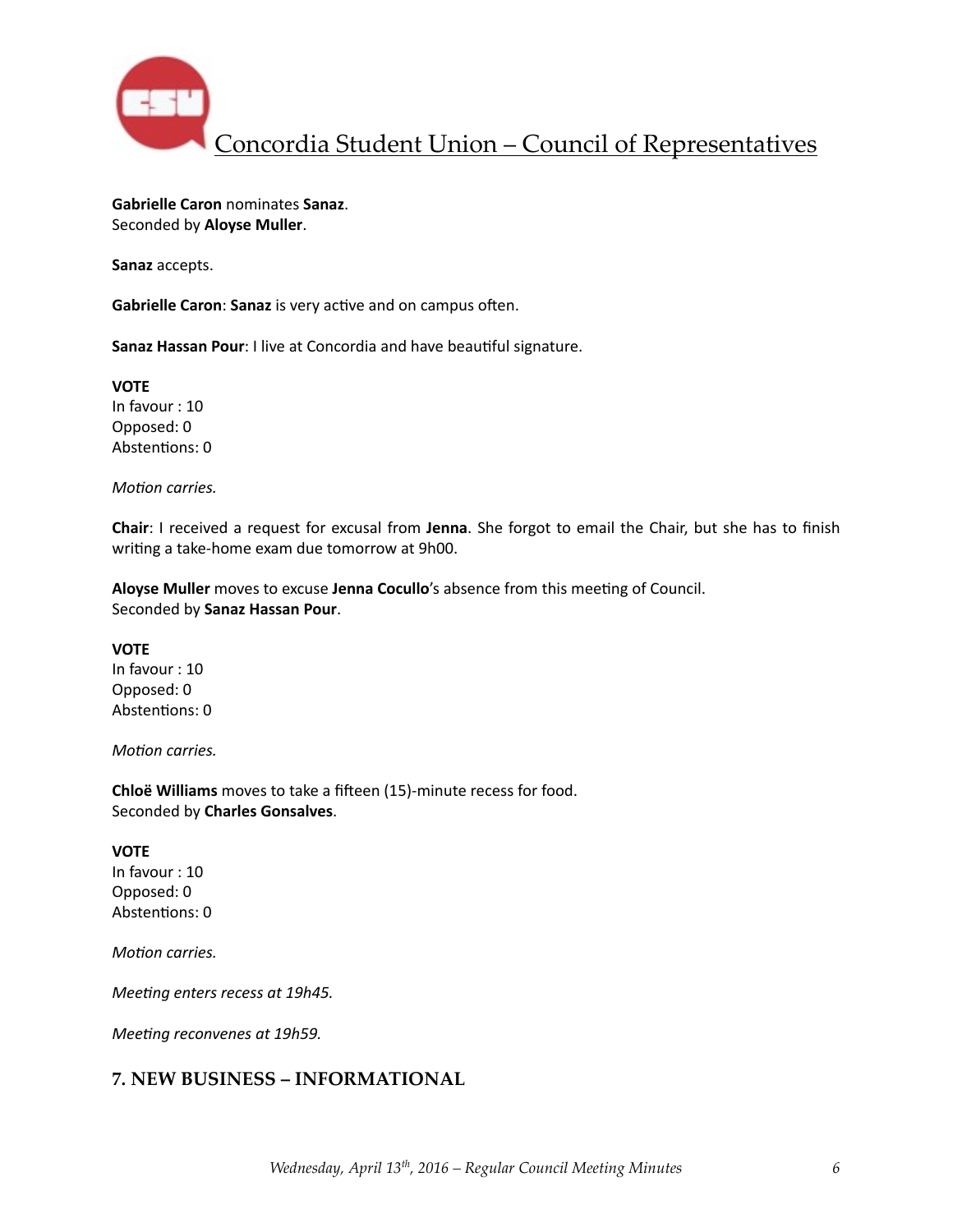

## **a) Safer Spaces**

**Marion Miller**: There is no motion here, but the Policy Committee was mandated last year after the ASFA situation to look at its internal structures and implement a policy relating to sexual violence, which we named the Safer Spaces policy. We have been working on this and consulting with many groups on this so we arranged it by the different themes that we hope to tackle. A lot of the discussion was about the scope of the policy and whether it should be focused on CSU events or everything that happens on campus and what we can achieve. When we talked to the Centre for Gender Advocacy, they warned us not to be too ambitious and to go after something easily applicable because if our goals are too broad, are we getting anywhere? In terms of places we can effect change, we are basically launching a draft and giving ourselves a month to get feedback. We are going through clubs and student life in general and seeing how it affects their activities. We are consulting with other partners like sexual assault resources and the Centre for Gender Advocacy. Some of these issues came up at Congress and we think that something which might be interesting would be to create a template policy and then create similar structures for other groups on campus. This was expressed on campus, having policy at the CSU and other groups. On Friday, the university's stand-alone policy on sexual assault is coming out and so far it is looking good. I am impressed with the language, and that will be another sphere with which we can have an impact and influence. There is a part where we talk about responsibility and creating a culture shift to promote safer space and events and creating opportunities for education. We have to look at what spaces we have an impact on, and how we can see ourselves as having the tools to make them safer. We talk about ideas and about what committee members can do to build a safe, educational environment like learning about issues, modelling behaviours, and speaking out against things like sexism, ableism, racism, transphobia and things like rape jokes or gender jokes, along with intervening in situations. In terms of training, the board of the CSU should do so many hours, and there is a way to get clubs involved, and we also talk about how the CSU can use its megaphone to help visibility and access to information on campus around preventing and reacting to situations of sexual violence. There is a whole section about events and safer spaces guidelines and events at the CSU and its subsidiaries. There are directives on how you can make a safer spaces commitment at events and resources and where the gender neutral washrooms are. There is also a section on accessibility for events which ties in with the accessibility audit we did with CURE who came and audited all the CSU spaces. For hosting events in the CSU lounge, we took the measurements of doors and things and this information was collected and will be used. When promoting events, promotional material should be inclusive and it should not promote a culture of excessive alcohol consumption and should include accessibility information. There are suggestions for guidelines for events involving alcohol like a checkout survey where people can talk about their feelings about the event. We wanted to show the hard work, of those on the Policy Committee before we launch into consultation period. In May we should have a revised version to be integrated into the Standing Regulations, which can be modified by next year's Policy Committee. This is not set in stone, but should be integrated at that point.

**Terry Wilkings**: I just think that it is important to recognize hard work when hard work is being done. Speaking as the former chair of Policy Committee last year, the set of events which led to the motion adopted by the previous year's Council was during a time of transition, so I did not have time to develop this policy and it was placed in the hands of **Marion**. They have been working hard to develop something comprehensive and adoptable to changing circumstances. In its implementation, I am sure that the kinks could be worked out but that is the importance of a living document. In our regulations that pertain to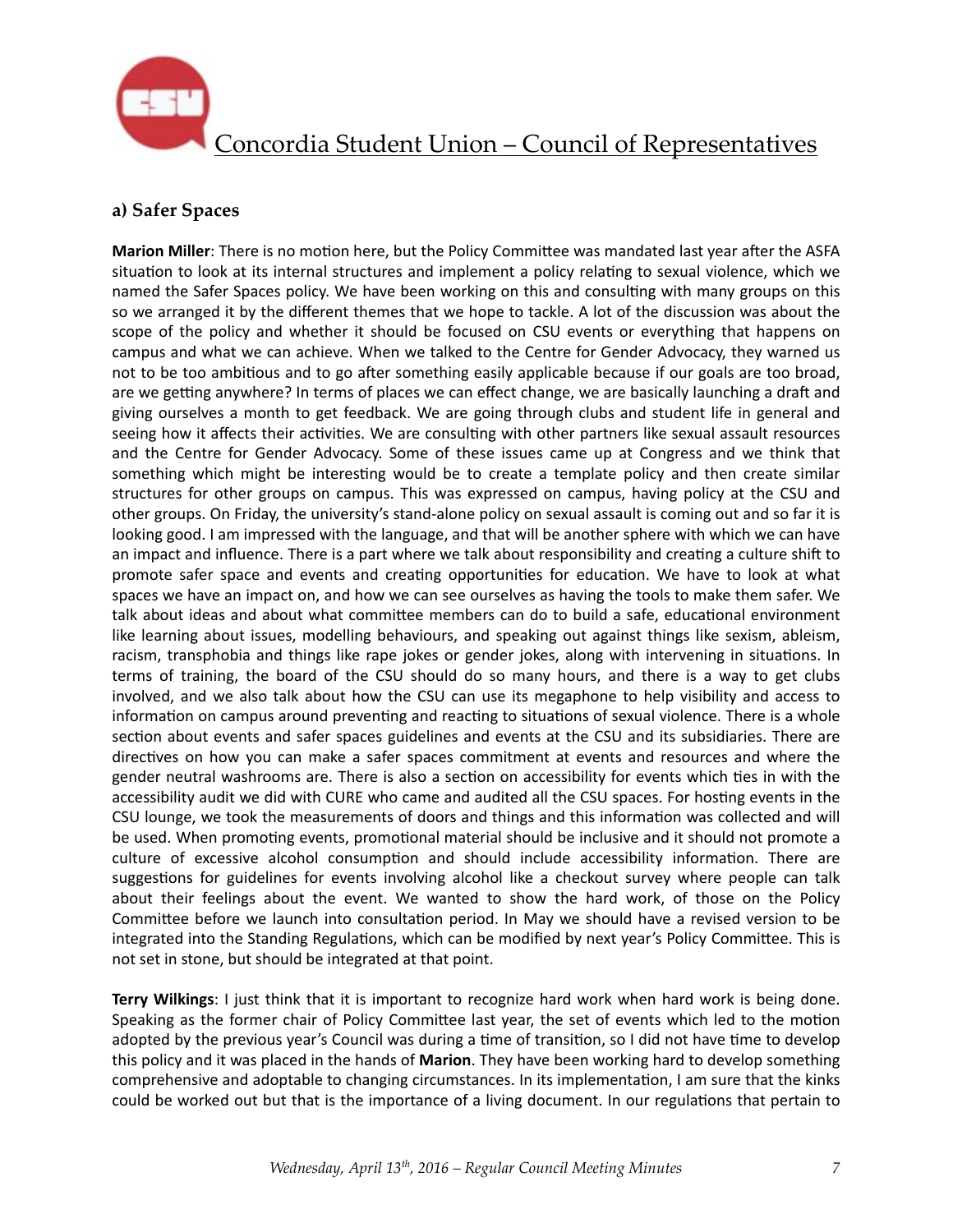

fee levy groups, we have also included a new provision which requires groups to submit a policy which pertains to complaints. Some of the language **Marion** is speaking about in terms of other groups adopting policies like these, that work is already starting to filter down, so thank you so much Marion.

## **b) Finance Update Q3 + Year-End Projections**

**Terry Wilkings: Adrian** was appointed as Finance Coordinator on Tuesday and the finances of the CSU are expansive, so I will be presenting today, but Adrian will be contributing to the year-end report. Over a twelve  $(12)$ -month period, the finances are cut into four  $(4)$  quarters and we have been providing quarterly reports. The numbers you see here are the result of the annual budget adopted by Council on June  $10<sup>th</sup>$ , 2015. The reason why there are so many columns is because we are headed towards the end of the year and we are reporting on the actuals, which is the actual money spent, up until the end of March. This is when Q3 was completed and the next column is a projection of how the fourth quarter spending will look like. Next to that, you see what is budgeted for in the fourth quarter, as opposed to what is projected. The projections provide a glimpse as to how we feel we will end the year, along with aggregates of previous quarters. The last column is what was approved and the variance is what was the gap between what was budgeted for and where we currently stand.

**Rachel Gauthier**: If the variance is between the annual budget and where we currently stand, is that Q1 and Q2 separate or added together?

**Terry Wilkings:** No, there are projections and where we currently stand.

**Terry Wilkings**: The revenues that we generate are purely from student fees and handbook revenues from advertising. We used no corporate advertising, however there are odds and ends where we can procure revenue like Orientation sales. The health plan and administrative line delineates the amount we can charge for the health and dental plan. Generally, the overwhelming proportion of revenues received are from student fees. This part is quite straightforward, but if people have questions they can ask. You can see that the variance for a total of over \$1.5 million is quite negligible, less than a single percentage point, so we are quite happy with the revenue. There are outstanding revenues like the Community Orientation Initiative (COI) grant which has been submitted and is for \$16 000. The Dean of Students had this initiative which has been terminated moving forward, but we were able to gain \$16 000 in revenue for Orientation. We will make sure to collect on this before the end of our mandate. The first category in expenses is executive salaries and expenses. You would not want to see high variance in this section, as this would mean that something was out of the ordinary or unplanned. The highest dollar amount is salaries because we get paid to do the work we do. These salaries were set by Council in June. Essentially, there is very little discussion on this point given the small variance. Next we have council and electoral expenses. For the elections, given that the period just ended now and the deadline for the expense forms to be submitted was last week, we are still in the middle of paying out all of the polling clerks, DEOs, etc. As such, these are projections as opposed to absolutes. We have a positive total here of a few thousand dollars, but this line typically does not have a high degree of fluctuation. The ballots are done at the same time every year an it is quite formulaic.

**Rachel Gauthier**: Can you explain the difference between elections and referendum and electoral expenses?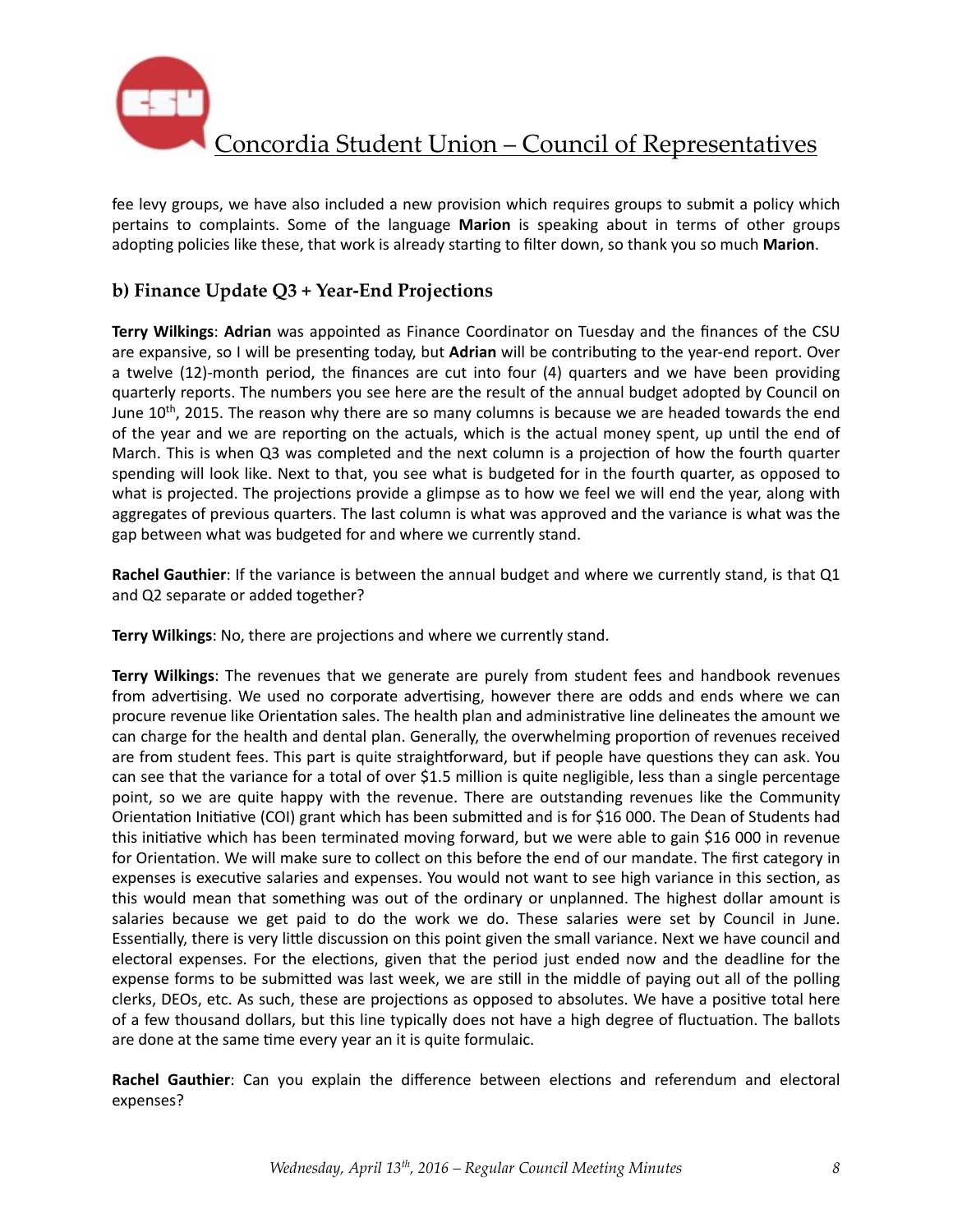

**Terry Wilkings**: Electoral expenses could be like booking spaces or things that are kind of outside of the immediate operation of the elections. Elections and referendums are less of a fixed cost as they depend on the number of people running and the number of ballots to be produced. We have a collective agreement with the union so the wages paid out have been negotiated and next year's executive will be renegotiating this, so there might be fluctuations. Right now we are just adhering to a binding agreement signed in 2012. For instance, under reception salaries we have a positive variance. Over the summer, we started closing the CSU offices a bit earlier on Fridays given the lack of students on campus on Fridays. It was a cost saving measure and when we passed the annual budget, we did not want to presume the impact, but you see the outcome here. All information will be feeding into **Adrian's** new budget for the upcoming year, so this is all positive stuff. The next line is administrative and office expenses and there is nothing too stylistic here, just expenses like phones, office expense and photocopiers. There is a \$5 000 variance in photocopier service as we did not budget enough in photocopy services, though we over-budgeted in terms of photocopier supplies so we actually have a net difference of positive \$2 000. That is an adjustment which will be made in next year's budget, but we cannot predict the number of times that there will be issues with the photocopier. The photocopier at the CSU sporadically has issues and then we have people from Xerox bring in a maintenance worker to fix it. We have called them more often than not to fix it. In terms of IT expenses, we went over that budget line a lot more than expected, but we made up for this in other areas. Essentially some measures are being implemented right now which will ensure that this overall budget line falls within what is being projected for next year. Internal IT labour is being modified to better adapt to the operational needs of the union. Internal labour will be reduced in IT so we are opening up financing for external labour, for which we did double what was projected, and I am sure that some of you know that over the winter break there was a substantive set of technical difficulties and we needed a lot of external labour at the start of winter. This is the first year that we had new website, so there were some website and internet expenses which will not be necessary for recurring years. For financial and legal fees, we have been in communications with RSS, our legal firm, to provide us with invoices. Until we get invoiced, we cannot provide payments. At the time this went to print, the legal fees here were a bit below what we know is the case, but until we are invoiced, we cannot change what is in the model. Normally, there is not a legal fees collective bargaining budget line, however since the collective agreement is being renewed in 2016, we have preemptively placed an amount of funding in that line in case we need to consult with our legal team. If not, that surplus will be absorbed by legal fees. Some fees are fixed like accounting fees and audit fees. We have an in-house accountant, Vikan, who is very friendly, does his job well and reduced our accounting fees. In terms of banking insurance and interest, the total annual budget's predominant amount is insurance, and we normally have non-profit board insurance and various insurances related to our subsidiaries. Given the increased activity of students when it comes to major project planning and implementation, this results in an increase in total exposure/insurance to higher ceilings in order to ensure that the organization not exposing itself to undue risks. That is why you see what is written in that little section. You can see the difference between what is budgeted for and projected for. The next item is the biggest negotiable set of budget lines, which is under student engagement initiatives, and different executives are responsible for different budget lines in this category.

**Rachel Gauthier:** Why is there a \$16 000 difference under speaker series.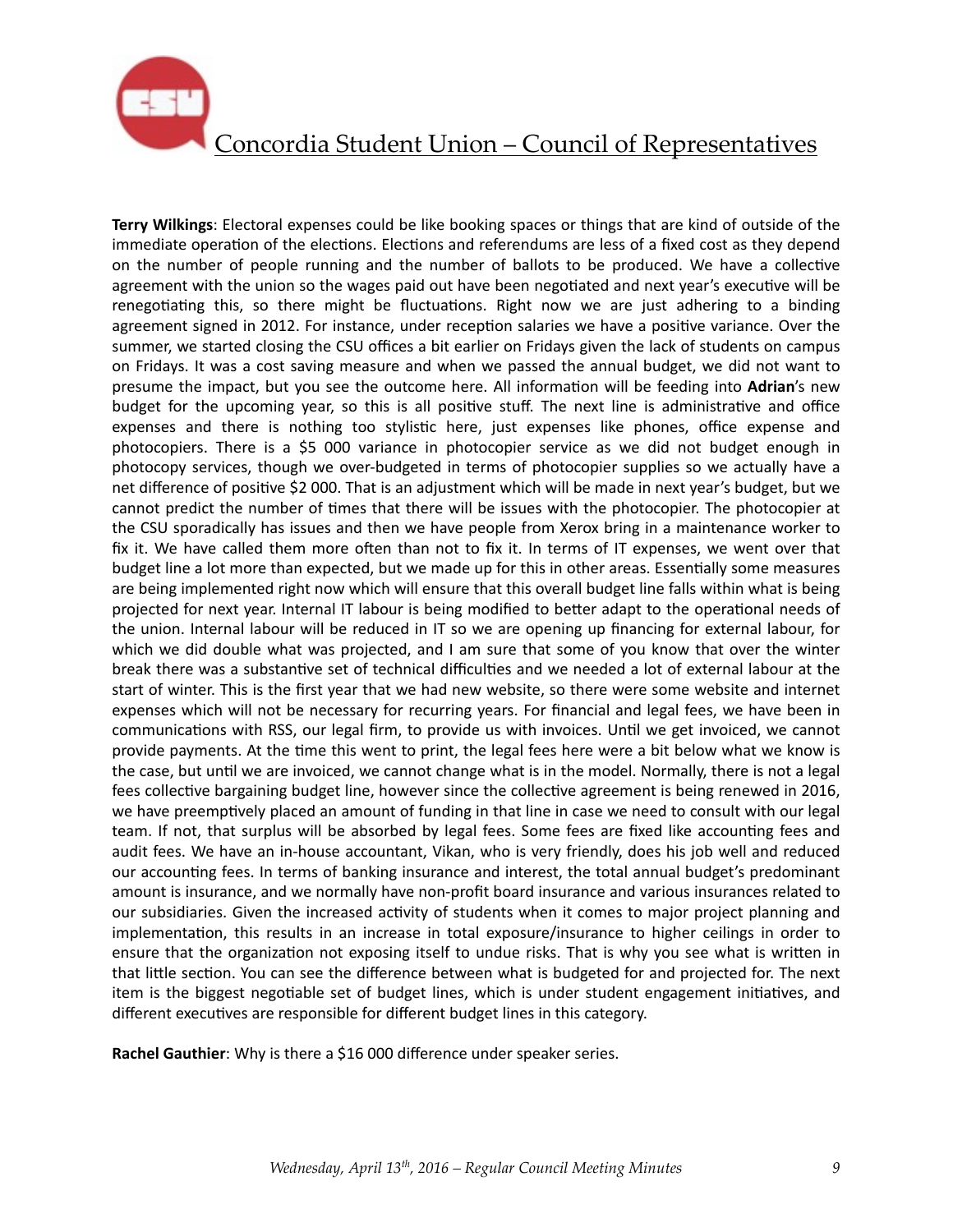

**Gabriel Velasco**: We are trying to reconfigure what is in the speakers series versus what is in the campaigns. The campaigns one is much lower than it should be, so it is about figuring out which expenses related to the campaigns line and which related to the speakers series line. My internal budget is nowhere near a \$16 000 deficit, we just need to balance them both out.

**Terry Wilkings**: For photocopy services and supplies, one is over and one is under, which is like the speakers series and campaigns issue and we still have to separate them for clarity. On a side note, we are plus \$16 000 in campaigns and negative \$16 000 in speakers series. That is a good performance, thank you Gab. For bursaries, line 699 has increased from a point of \$15 000 to a historic \$20 000 because we feel that this is a very effective use of student money and those who sit on Academic Caucus like Marion can tell you that the deadline to apply is this Friday. In our annual budget, Council approved 1.545 million as an annual budget for the CSU, and our projection is \$1.521 million. That is a net difference of \$24 000. What I am trying to say is that we are within a range that is below what was projected. Even if we went below what is projected, we still have buffer. This dos not take into account the revenues category, so as more and more revenues come in, this puts the number at a better position. Also, we need to take into account the money the CSU has earned. When it comes to services, given the measures taken by last years finance team, and through approbation of the membership, to clearly delineate each individual service to have its own restricted fund accounting budget line, we can discuss the individual services and budget lines. Overall, at a high level, I can say that each service is operating within budget except for one, which is the Advocacy Centre. However, if you look at the Advocacy Centre, it is behind by between \$7 000 to 8 000, and the reason for this is because it is the first year that they are operating in an expanded office space. Before, they were in a quasi-closet next to the People's Potato and now they are in a central location which has increased traffic ten-fold over the course of the year, and now they have a front-end reception position as well. That position, although coming out of the Advocacy line in this budget, is made up by having a positive \$27 000 from closing the CSU's offices early in summer, so that section is absorbing this deficit. In terms of the cost for labour, this is being factored in here. If you were to net those too, the total costs are still at positive \$20 000 due to the costsaving measures mentioned before. We will provide an update on the finances as the year comes close to an end, but it is important to highlight that we have been adhering to, on aggregate, the accepted annual budget. I am confident that we will be within budget. Given the changes done last year, we will be the first year that the CSU is on budget in quite some time.

## **8. NEW BUSINESS – SUBSTANTIVE**

## **a) CSU Annual General Meeting (AGM)**

Marion Miller moves that the CSU's Annual General Meeting be held Wednesday, April 27<sup>th</sup> at 18h00. Seconded by **Michael Wrobel**. 

**Marion Miller**: In the Bylaws we have to call the date of the AGM through Council, and basically the AGM is open to all members and we receive the CEO report from the general elections, the audit from the previous year and we appoint the next auditors. There is a tender process for the auditing firm and we also receive the year-end report from the exiting executive team. We figured that we would hold this meeting on a Wednesday since board members are free Wednesday nights. We would encourage board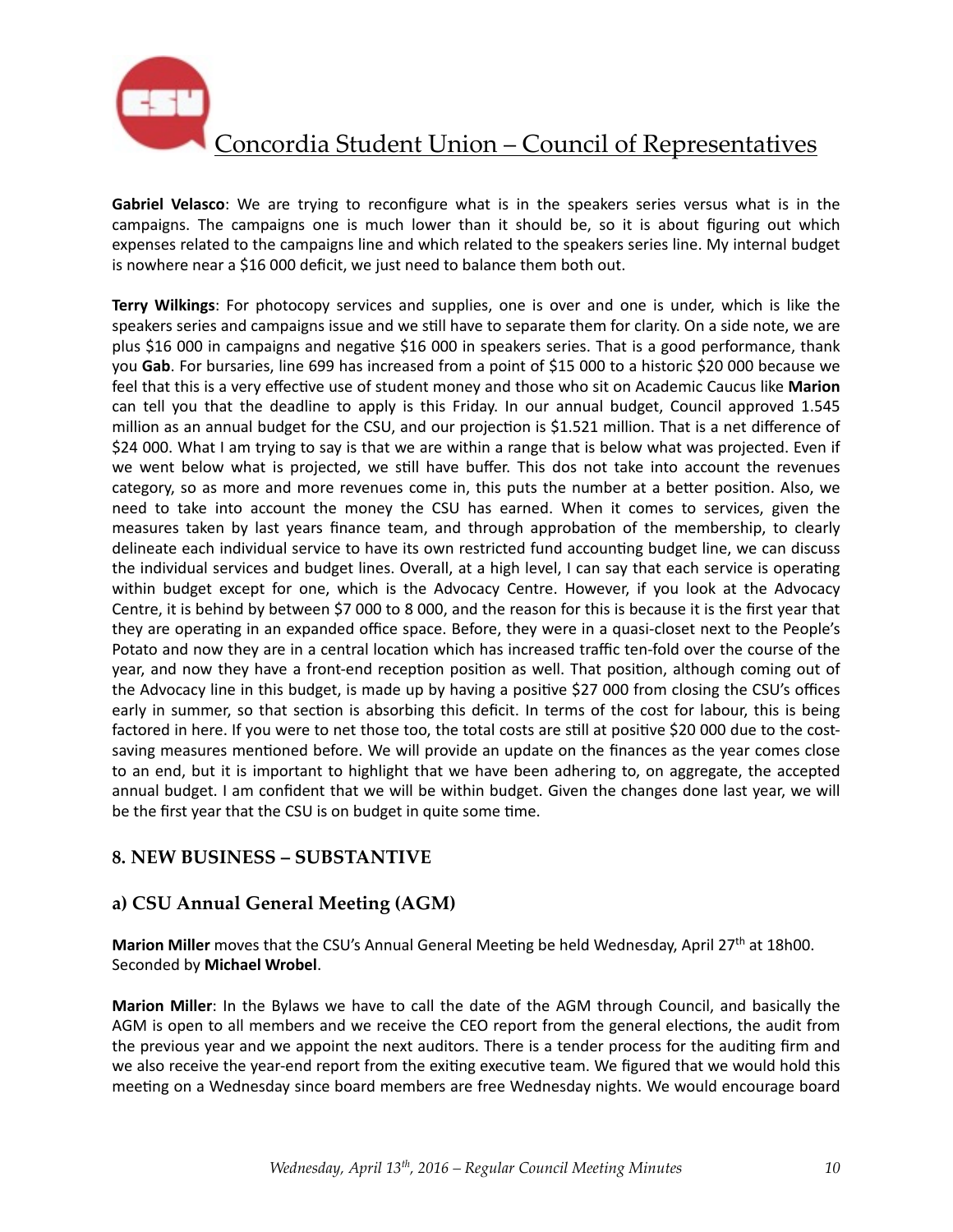

members to attend and we have a poster prepared so we just have to put in the correct date. We will advertise this advertise across campus.

**Terry Wilkings**: I just wanted to clarify that at last year's AGM we ratified the auditing firm for three (3) years, and in the Bylaws it talks about opening the tender process every three (3) years. We just appointed them last year so it is just the ratification to continue using the auditors we approved at the last AGM.

**VOTE** In favour : 10 Opposed: 0 Abstentions: 0

*Motion carries.* 

### **9. QUESTION PERIOD AND BUSINESS ARISING**

*No questions or business arose from this meeting of council.* 

#### **10.ANNOUNCEMENTS**

Gabriel Velasco: There is an interesting conference happening this Saturday called Solidarity in the Street and it is about the rights that people have when getting stopped by the police. We will discuss the difference between arrest and detentions, along with what the police can and cannot search. This is really good knowledge to have if you are just hanging out on the street or if you are going to a protest. We will be going over what happens when you get ticket or get stopped by the police and how to contest it. There will be free food and hopefully good discussion. Please spread this through your networks, it is important information and knowledge to keep passing down.

**Lucinda Marshall-Kiparissis**: If you are looking for jobs, CJLO is hiring a volunteer coordinator and office assistant. It is a good place to work and I work there. Sustainable Concordia is hiring a web and design coordinator as well. This is kind of a specialized field and if you know someone to do web and design, it is one of the best places to work. The deadline to apply is April  $18<sup>th</sup>$  and you can find the posting on Sustainable Concordia's website. Also, Earth Day is next Friday on the 22<sup>nd</sup>, and with Divest Concordia and the Centre for Gender Advocacy, there will be an Earth Day street fair on de Maisonneuve and Mackay with music workshops and talks, and it will end with a projection of a countdown clock to two (2) degrees of heating, which a tipping point to bad things. It will be great and scary.

**Marion Miller**: I invite all councillors to attend the CSU Annual General Meeting on April 27<sup>th</sup> at 18h00.

Terry Wilkings: For those of you on next years executive and Council, come to the Annual General Meeting. Traditionally, this is a moment of coming together for the new executive, old executive, new Council and old Council.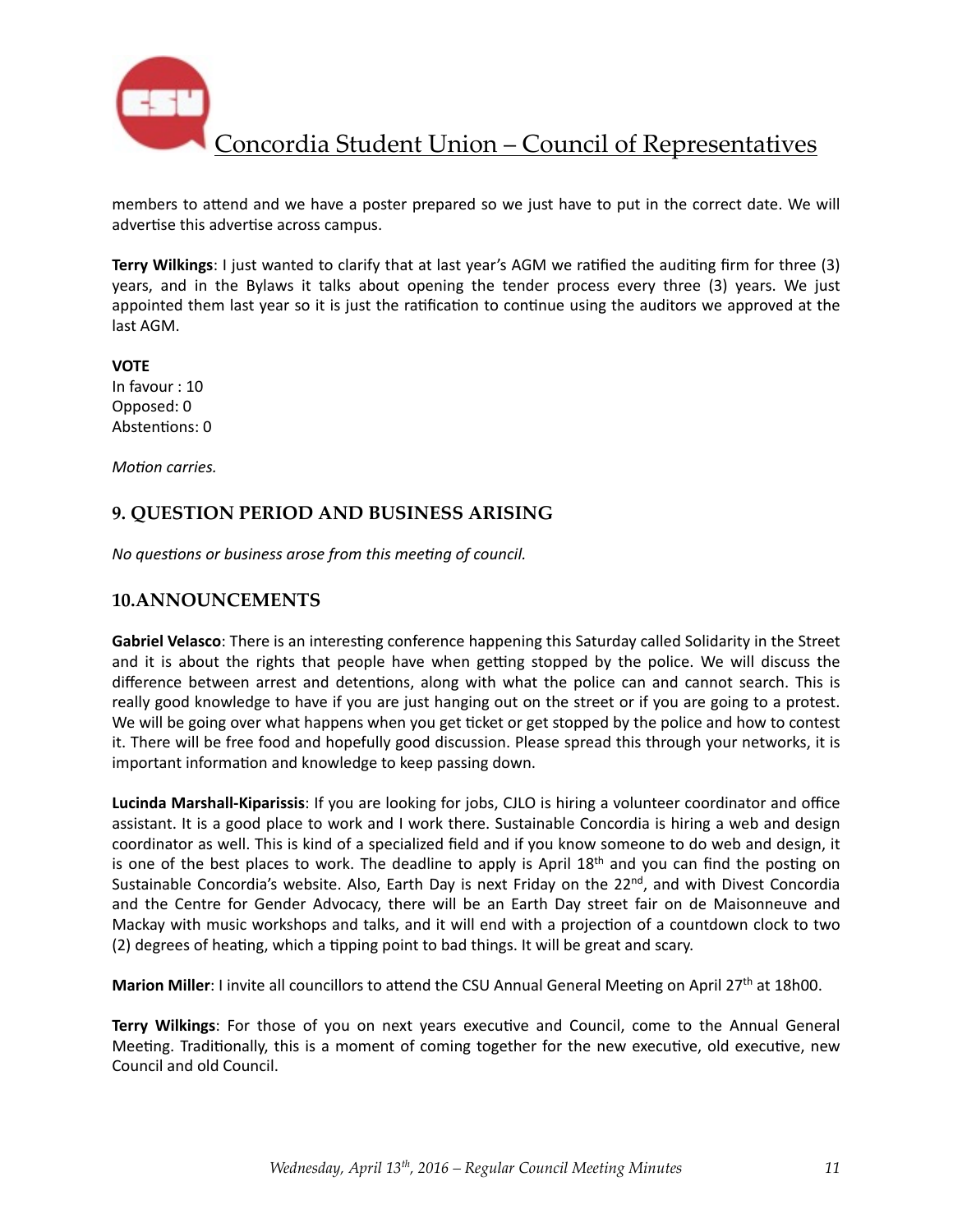

## **11. ADJOURNMENT**

**Charles Gonsalves** moves to adjourn. Seconded by **Jana Ghalayini**. 

#### **VOTE**

In favour : 9 Opposed: 0 Abstentions: 0

*Motion carries.* 

*Meeting is adjourned at 20h46.*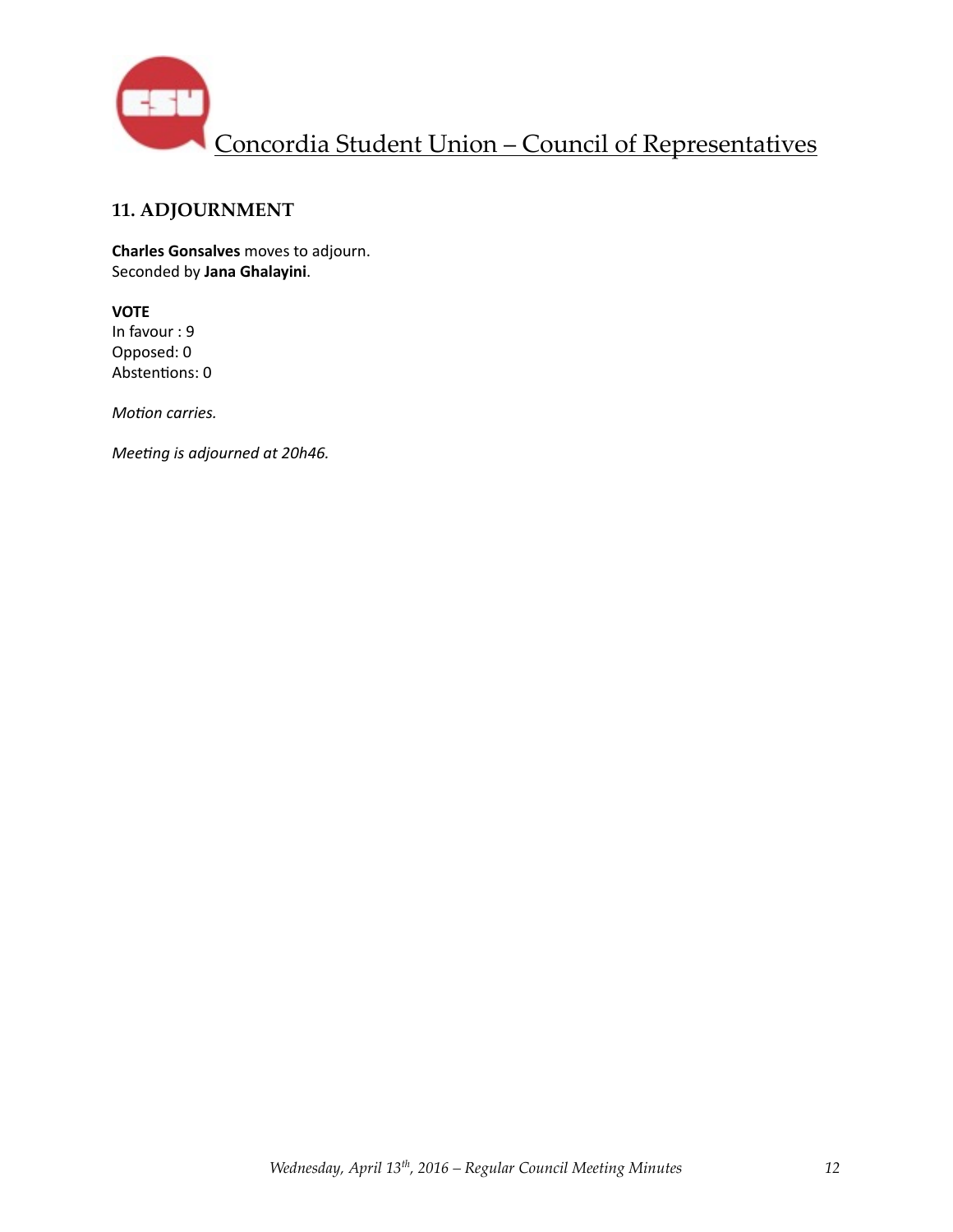

# **CSU Regular Council Meeting Wednesday, April 13th, 2016 H-767, 18h30, S.G.W. Campus**

## **Summary of Motions Carried**

## **5. PRESENTATIONS & GUEST SPEAKERS**

## **a) UTILE**

The following motion was carried:

BE IT RESOLVED THAT Council approve the loan agreement as included in the proposal demonstration for the purpose of providing short term bridge financing to UTILE as requested for land procurement, in accordance with Special Bylaws I and J, to be expensed from the Student Space, Accessible Education and Legal Contingency Fund (SSAELC).

BE IT FURTHER RESOLVED THAT the CSU enter the above transaction, should it be necessary, within the delays of the current purchase offer.

*– Terry Wilkings (Michael Wrobel)* 

## **6. APPOINTMENTS**

## **a) Burritoville**

A motion was carried appointing Aloyse Muller to the Burritoville board of directors.

*– Aloyse Muller (Sanaz Hassan Pour)* 

### **b) Senate**

A motion was carried appointing Jana Ghalayini to the Senate.

*– Jana Ghalayini (Lucinda Marshall-Kiparissis)* 

### **c) Finance Committee**

A motion was carried appointing Rachel Gauthier to the Finance Committee.

*– Rachel Gauthier (Terry Wilkings)* 

## **f) Signing Officer**